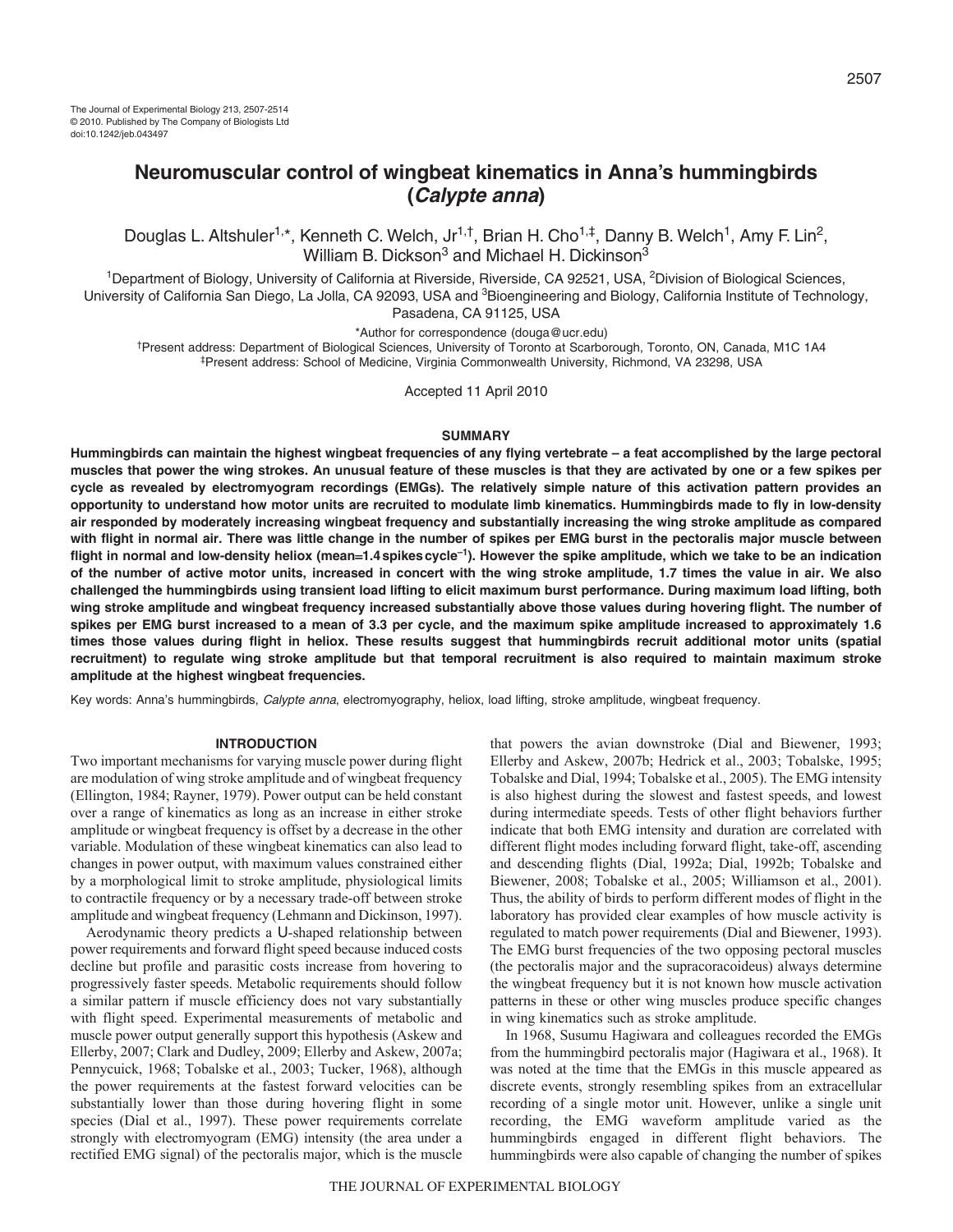# 2508 D. L. Altshuler and others

per EMG burst but no formal descriptions of the flight behaviors or measurements of the wingbeat kinematics were available to help interpret these distinctive patterns of muscle activity.

Subsequent research on the kinematics of hovering hummingbirds has revealed that these animals can adjust wingbeat frequency and stroke amplitude with a degree of independence. When maximally challenged to fly in low-density air using physically variable gas mixtures, hummingbirds respond by systematically increasing wing stroke amplitude with only slight increases in wingbeat frequency (Chai and Dudley, 1995). These trends have also been demonstrated within and among species in the field along natural elevational gradients (Altshuler, 2006; Altshuler and Dudley, 2003). However, it is not known if hummingbirds actively increase wing stroke amplitude through neural input to the muscle or if stroke amplitude is passively regulated because the wing is able to travel over a wider arc in less dense air given the same neural input. When loaded with relatively large external weights, hummingbirds briefly but substantially increase both stroke amplitude and wingbeat frequency (Altshuler and Dudley, 2003; Chai and Millard, 1997).

In this study, we recorded EMGs from the pectoralis major of Anna's hummingbirds (*Calypte anna*) during hovering in normal air, hovering in low-density air and maximum load-lifting trials. We determined the number and amplitude of EMG spikes, as well as the stroke periods and stroke amplitudes for individual wingbeats.

### **MATERIALS AND METHODS**

All measurements were made with adult male Anna's hummingbirds (*Calypte anna* Lesson 1829), captured in Los Angeles and Riverside County, CA, USA. Research was conducted under permits from the California Department of Fish and Game, and the United States Fish and Wildlife Department. All animal procedures were approved by the Institutional Animal Care and Use Committee at the California Institute of Technology and the University of California, Riverside.

The muscle activation patterns and wingbeat kinematics of five hummingbirds were studied during preliminary experiments in which only free flight in normal air was examined. Following these initial trials, four new hummingbirds were measured successively using three experimental conditions: (1) hovering at an artificial feeder in normal air, (2) during experimental reductions in air density, and (3) brief flight bouts while transiently lifting maximum loads (Fig.1). For conditions 1 and 2, hummingbirds were trained to feed every 20min from an artificial feeder made of a 10ml syringe in an airtight, acrylic chamber. Access to the feeder was restricted between feeding bouts and was only permitted while the bird fed or remained hovering directly in front of the feeder.

Prior to experimental procedures, hummingbirds were anesthetized using isoflurane and underwent a brief surgery for implantation of EMG wires. Each bipolar electrode was made from a pair of silver wires (0.08mm diameter) insulated with heavy polyimide (HML, California Fine Wire, Grover Beach, CA, USA) that were isolated electrically but bonded together. The tips were offset by 0.5mm and stripped of insulation for the first 0.5mm of each lead. A bipolar electrode was inserted in each of the pectoralis major muscles by feeding the tip into a 25-gauge needle and bending back the wire to create a hook. The needle and wire were inserted into the muscle and the needle was subsequently removed. The wires were sutured to the skin above the pectoralis major and again to the intervertebral fascia on the dorsal side of the animal. A ground electrode was inserted above the vertebral column and underneath the skin. One of the birds in the preliminary studies had two EMG electrodes placed in the left pectoralis major and a third EMG electrode placed in the underlying left supracoracoideus. The four focal hummingbirds had one EMG electrode placed in each of the left and right pectoralis major muscles.

The EMG signals were amplified  $1000 \times$  with an extracellular amplifier (A-M Systems, 1700, Sequim, WA, USA). The online analog filters of the amplifier were set with low and high frequency cut-offs of 1Hz and 10kHz, respectively. The analog signals were acquired using an analog-to-digital converter (Molecular Devices, Digidata 1440, Sunnyvale, CA, USA) sampling at 10kHz. The EMG signals were synchronized to the high-speed images (see below) by recording the camera trigger signal in the A-D converter. For comparisons among individuals and related statistical analyses, the signals from the amplifier were post-processed offline in several ways. We used a zero-phase, fourth-order high-pass Butterworth filter with a cut-off frequency set at  $12\times$  the wingbeat frequency to remove movement artifacts and set the mean of the inactive portions of the signal to zero. We then determined the number of EMG spikes per wingbeat and the amplitudes of those spikes. The EMG spikes recorded in the hummingbird pectoralis major are  $\sim$ 1 ms in duration on average and our algorithm counted spikes as distinct events if the peaks were separated by more than 0.5ms. We determined the single maximum spike amplitude for each bird from all of its recordings in different trials, and then calculated the normalized EMG amplitudes for the spikes in all of that bird's trials by dividing all spike amplitudes by the maximum spike amplitude. Offline filtering and other signal analyses were performed using custom software written in Matlab (Mathworks Inc., Natick, MA, USA).

The air density was reduced by systematically replacing normal air at Riverside, CA, USA (elevation=350m, density=1.18kgm<sup>-3</sup>) with normoxic heliox (21% oxygen, balance helium; density=0.41 kg m<sup>-3</sup>). Air density was calculated using measured barometric pressure, temperature and humidity, and reduction in air density was calculated using frequency changes recorded from a Galton whistle within the chamber. The air density was reduced in several stages until the hummingbirds were unable to fly or feed without losing vertical position and gradually descending to the floor of the chamber. However, we considered the successful feeding bout just before this obvious inability to fly, and at a slightly higher air density, as the successful flight closest to aerodynamic failure. We used this procedure because in this study we were focused on attaining wingbeat kinematics and corresponding EMG recordings over a range of air densities rather than on determining the specific density of aerodynamic failure for hummingbirds with implanted EMG wires. Thus, the values for air densities and corresponding kinematics at the category listed as 'failure' do not represent the values at true aerodynamic failure. Immediately following true aerodynamic failure, we opened the door to return the chamber to normal air density. Within seconds, the hummingbirds fully recovered normal flying ability.

Load-lifting trials followed air-density trials and began 10 minutes after a hummingbird had finished the last of several recovery feeding bouts during hovering in normal air. We placed a rubber harness over the neck of the animal and attached the harness to a color-coded weight chain. Upon release from the floor of the chamber, the hummingbirds displayed their natural escape response, attempting to fly vertically away from the floor thereby lifting progressively more weight until reaching the maximum elevation and therefore the maximum load. These lifts were repeated several times until we were confident that we had recorded the maximum effort for each preparation. Immediately following load-lifting trials, the hummingbirds were again tested during hover feeding in normal air. The EMGs from the first hover feeding trial, the recovery hover feeding bout in between air density and load-lifting trials,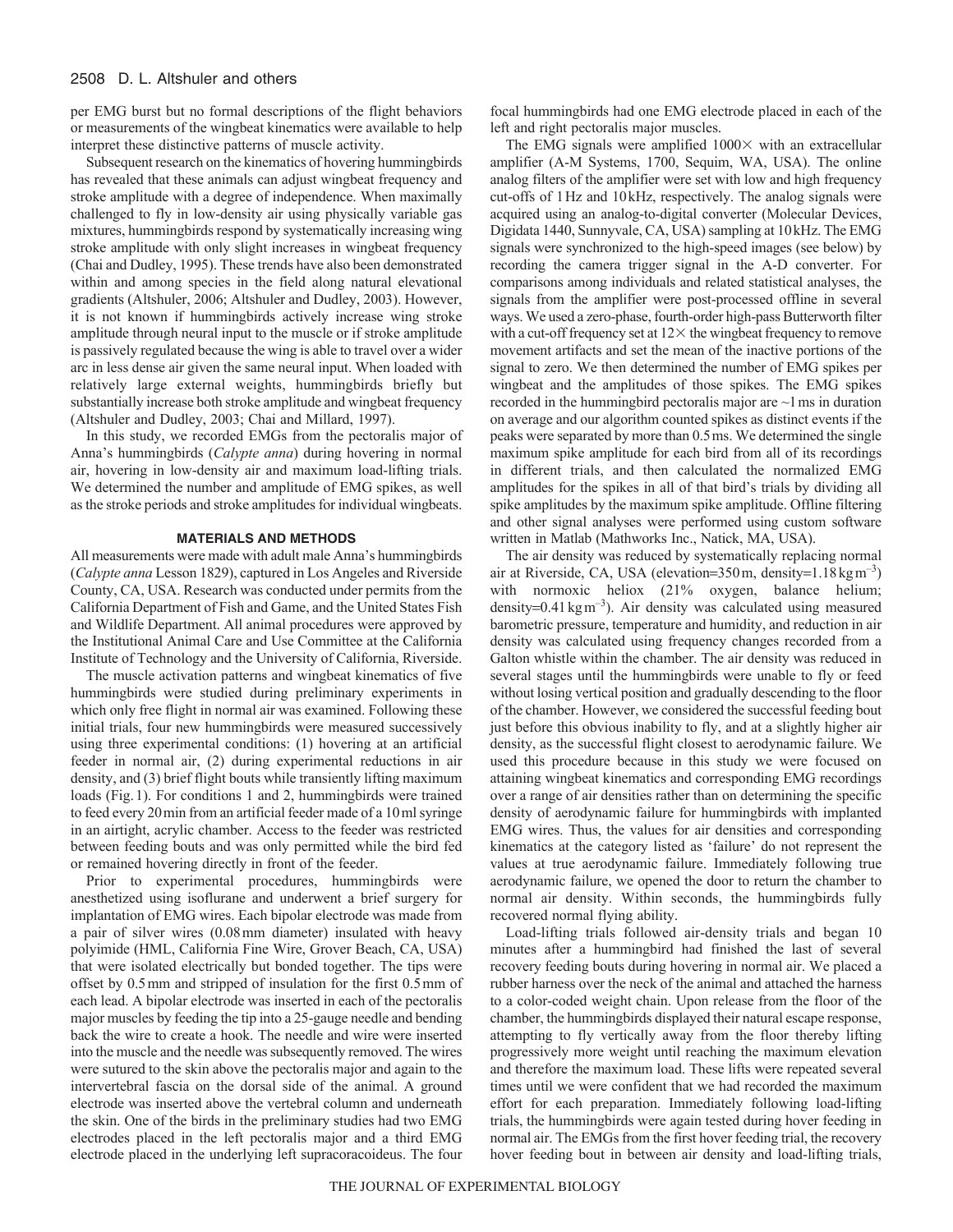

Fig. 1. Experimental set-up for in vivo recordings of muscle activation and wingbeat kinematics. (A) Hovering performance in normal air and in normoxic heliox was recorded while the birds fed from an artificial feeder. A high-speed camera filmed through a mirror held at 45 deg to attain horizontal wingbeat kinematics. A bipolar electrode was inserted into the pectoralis major on one or both sides of the animal. Replacing normal air with normoxic heliox gradually lowered air density within the airtight chamber. (B) Maximum load lifting performance in normal air was recorded immediately following density reduction trials. A harness was placed around the neck of the bird, which was attached to a string with color-coded beads. As the hummingbird ascended while attempting to escape, it lifted progressively more weight until reaching its maximum burst performance at which point the animal hovered briefly.

and the last hover feeding trial were compared to determine if the EMG wires had shifted during experiments.

During all flight trials, the hummingbird were filmed using a Troubleshooter high-speed camera (Fastec Imaging, San Diego, CA, USA) recording at  $1000$  frames  $s^{-1}$  with a shutter speed of  $1/5000$ . The camera filmed through a mirror held at an angle of 45deg above the chamber to provide a perspective of the horizontal plane. The wingbeat frequency was calculated over the frames that the hummingbird maintained a stationary position. The stroke amplitude was measured for those wing angles at the extreme forward and backward strokes in the middle of supination and pronation, respectively. At these positions, the wings were in the midst of rotation and appeared as thin lines from the above-bird perspective.

The body mass was measured before and after experiments on a digital balance (Ohaus Scout Pro, Pine Brook, NJ, USA) with a resolution of 0.01g. The mean of these two values was used. Following the second mass measurement, we captured an image of the bird's wing in an outstretched position against a white background with a distance scale. The wing length, area and shape were analyzed using additional software written in Matlab. The mean mass of the pectoralis major muscle in *C. anna* was determined from separate individuals used in other terminal experiments. The morphological, kinematic and environmental variables were incorporated in an aerodynamic model to estimate the power requirements (Ellington, 1984).

The kinematic and electrophysiological variables were compared across treatments using the repeated-measures general linear model in the program SPSS (SPSS Inc., Chicago, IL, USA). Mauchly's test of sphericity indicated that the requirement for equality of variances was violated for all variables. Three corrections for the violation of sphericity are the Greenhouse–Geisser, Huynh–Feldt and Lower Bound, which accordingly adjust the degrees of freedom and the significance value of the *F*-ratio. All of the repeatedmeasures analyses of variance (ANOVAs) were highly significant after using any of the three corrections. The degrees of freedom and probabilities for the most conservative correction, the lower bound, are reported below.

#### **RESULTS**

The EMG traces from the pectoralis major muscle of Anna's hummingbirds (*C. anna*) appear as a small number of discrete spikes per burst during hovering flight as has been previously reported in this and some other small North American hummingbirds (Hagiwara et al., 1968). A sample recording of two electrodes placed in the left pectoralis major and a third electrode placed in the underlying left supracoracoideus of a hovering *C. anna* male is depicted in Fig.2. The traces in the lower left (Fig.2C) are the direct output from the amplifier with analog filter cut-offs of 1Hz and 10 kHz. The panels in the lower right (Fig.2D) are the same traces following offline filtering. Because all three signals contain crosstalk (especially electrode iii), the activations of each of the two muscles are recorded from three distinct sites. The supracoracoideus activation was composed of one distinct spike in all three traces. The pectoralis major activation bursts were composed of 1–3 spikes, and the number of spikes per burst was consistent between the two recordings from the pectoralis major muscle. However, the relative spike amplitudes within a burst did differ depending upon recording site. The spike numbers and the relative spike amplitudes did not differ between the output signals from the amplifier and the signals that were post-processed offline. Thus, the synchronized activations of EMG bursts in hovering hummingbirds did not derive from offline filtering, smoothing or other signal processing.

Representative traces from one of the four focal hummingbirds are presented in the left panels of Fig.3. These traces are also a direct output from the extracellular amplifier with only the broad online filter applied. During each of these activities there is notable cycle-to-cycle consistency in the EMG pattern. For all recordings, an EMG burst was recorded in the pectoralis major with the first or only spike appearing 5ms before the beginning of the subsequent downstroke, i.e. midway through the upstroke. The mean (±s.d.) compilations on the left side of Fig.3 were calculated from postprocessed signals.

We assume that either the amplitude or the size of the recorded EMG signal is a measure of the number of motor units in the muscle that become activated (McComas et al., 1971). Because hummingbird EMG bursts are composed of distinct spikes, we accordingly measured spike amplitudes instead of integrating the rectified signal to describe changes in spatial recruitment of motor units, and present spike number rather than burst duration to describe changes in temporal recruitment. However, we also analyzed our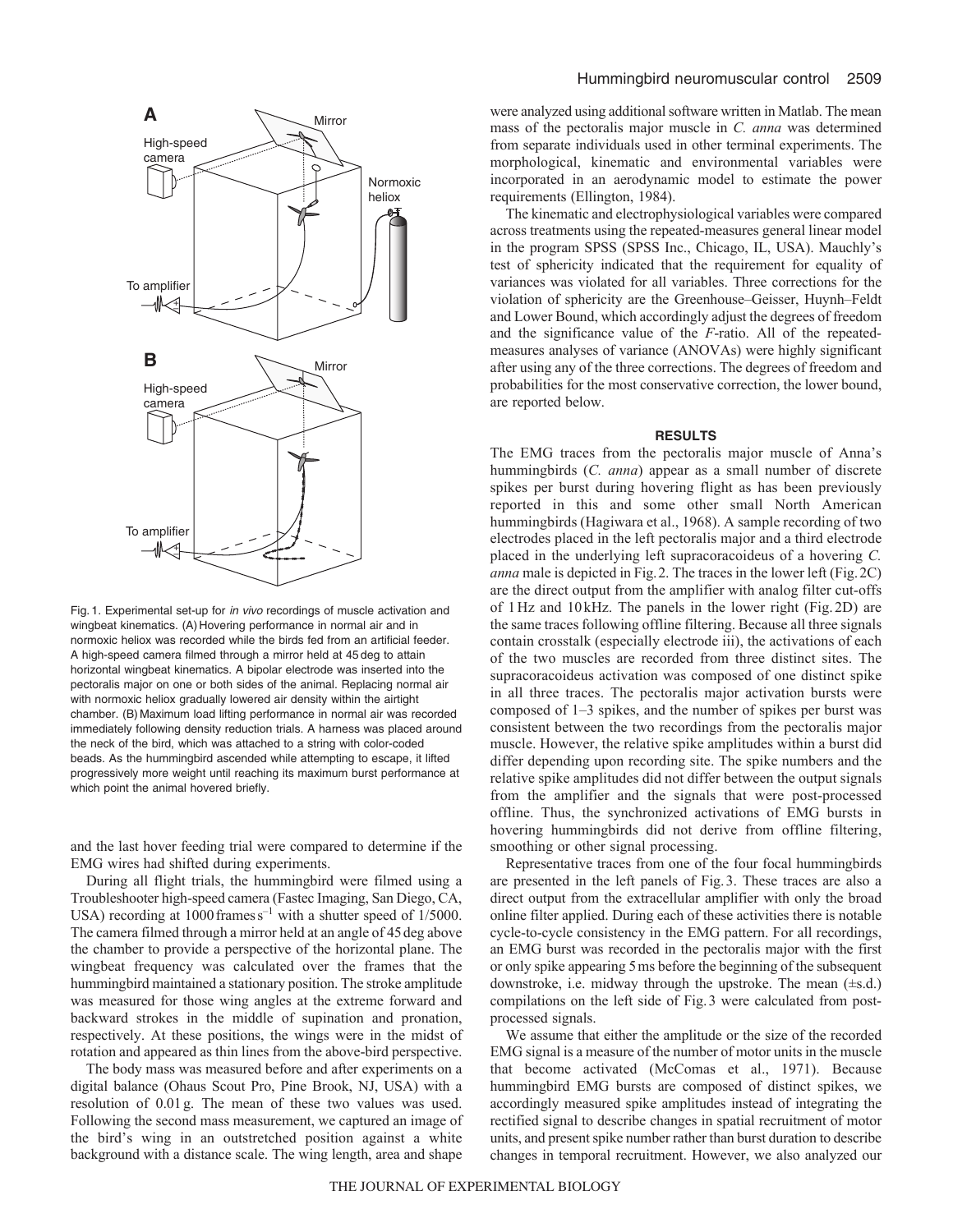

Fig. 2. Representative electromyograms (EMGs) from the pectoralis major and supracoracoideus of an individual Anna's hummingbird from a preliminary experiment. Electrodes i and iii were placed in the left pectoralis major (A), and electrode ii was placed in the underlying supracoracoideus (B) at the sites indicated by 'x'. Hummingbird musculoskeletal drawings were adapted from Welch and Altshuler (Welch and Altshuler, 2009). Representative traces from the three EMG electrodes are presented as direct output from the amplifier with filter cut-offs of 1 Hz and 10 kHz (C). Upstrokes are indicated by the white spaces in between the gray bars, which indicate the downstrokes. The same traces are presented following offline filtering (D). The time scale applies to both raw amplifier output and post-processed signals.

results using both spike size and integrated amplitude and the statistical patterns and significance trends are identical for the two approaches. The EMG patterns exhibited during hovering in air and in heliox differed primarily in spike amplitudes, with higher spike amplitudes at lower air densities (Fig.3). Compared with hovering in normal air, the activation patterns during maximum load lifting

20 ms 2 mV Air 1.18 Heliox 1 0.97 Heliox 2 0.79 Heliox 3 0.69 Failure<br>0.59 Load lifting 1.17 *N*=65 Hummingbird IH 007, channel 1 EMG Mean signal thickness =  $x \pm s.d$ . *N*=14 *N*=56 *N*=21 *N*=19 *N*=18

showed both an increase in spike number and an increase in spike amplitude. With respect to the latter, the first spike in the burst typically had the highest and most consistent amplitude with subsequent spikes exhibiting greater variation. The mean interspike intervals were 1.05ms for hovering in normal air or heliox and 1.14ms during transient load lifting.

> Fig. 3. Representative electromyograms (EMGs) from the pectoralis major of an individual Anna's hummingbird (IH 007). The panels on the left-hand side depict the raw amplifier output from a bipolar electrode pair, with online filters set at 1 Hz and 10 kHz. No additional signal processing was applied. Gray bars correspond to downstrokes and the white spaces in between correspond to upstrokes. Six traces are presented to represent a sample from each of the hovering, heliox and load-lifting categories with the air density provided below the treatment name. The mean signal is presented on the right-hand side. These traces were generated by applying an offline highpass filter to the amplifier output and aligning all traces (sample sizes in figure) to the maximum spike. The thickness of the signal represents the mean  $\pm$  standard deviation (s.d.) at each time point relative to the spike.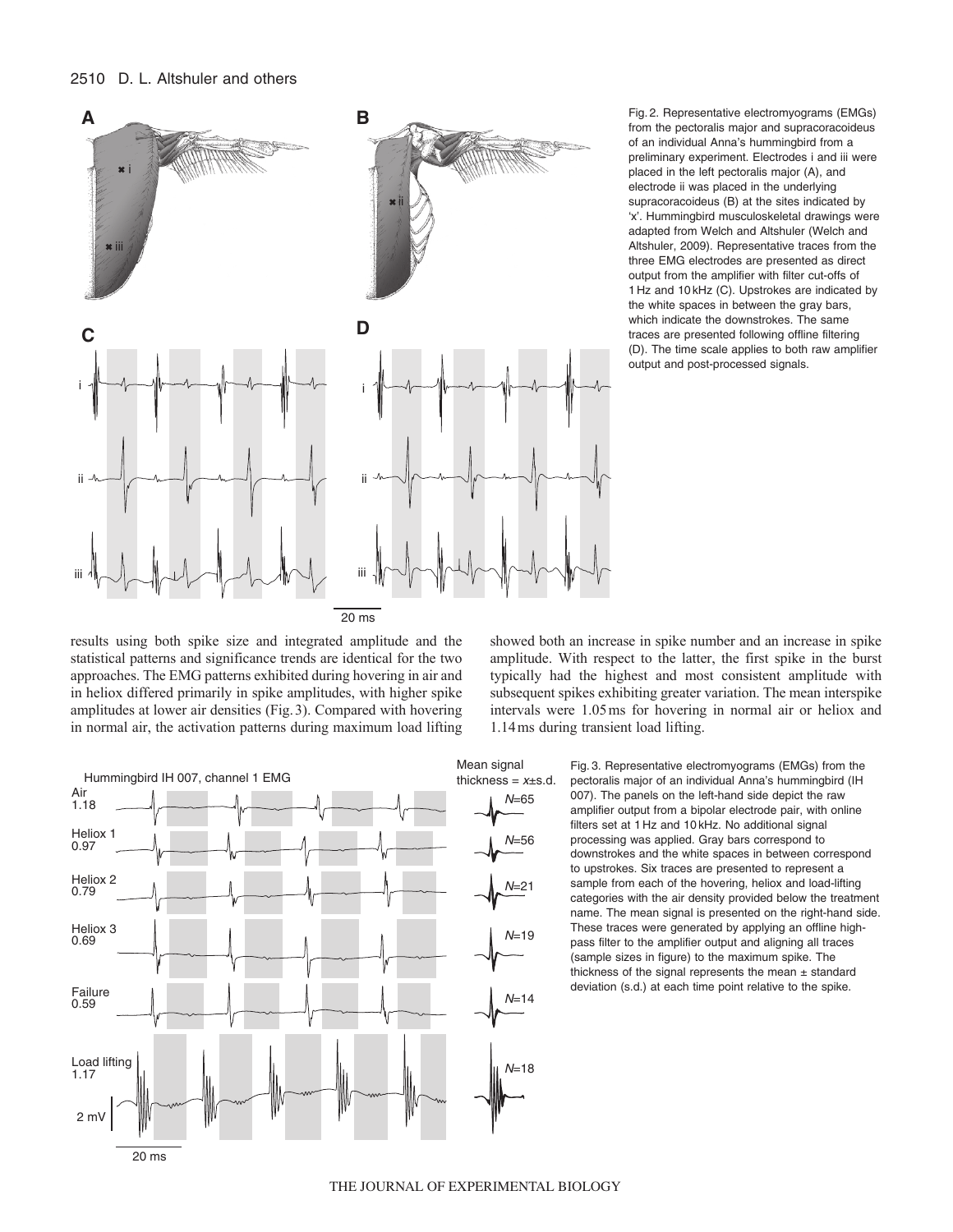

Fig. 4. Regulation of wingbeat kinematics [(A) stroke amplitudes; (B) wingbeat frequencies] and electromyogram (EMG) features [(C) maximum EMG spike amplitude; (D) number of EMG spikes per excitation] in relation to experimental treatments. Treatment densities represent median values. Symbols represent means (±s.d.) of individual hummingbirds. Over the course of several hours, hummingbirds were recorded hover feeding in air, across decreasing air densities and during maximum load lifting. Note that EMG spike amplitudes are normalized such that the single highest spike for each individual across all trials would have a value of 1.

The mean values for wing kinematics (stroke amplitude and frequency) and EMG properties (spike amplitudes and numbers) are presented for all four individuals in Fig.4. Hummingbirds increased stroke amplitude as density decreased (repeated-measures ANOVA  $F_{1,3}=63.18$ ,  $P<0.005$ ) until approaching values near 180deg. The value listed for 'failure' actually represents density values somewhat above true aerodynamic failure (see Materials and methods). During maximum load lifting, hummingbirds used stroke amplitudes that were greater than maximum recorded performance in heliox by occasionally overextending their wings until they touched during stroke reversal. Wingbeat frequency increased modestly across decreasing air density but increased substantially during maximum load lifting compared with all free-flight trials at either normal or reduced air density  $(F_{1,3}=69.62, P<0.005)$ . The normalized maximum EMG spike amplitude increased throughout density reduction and during maximum load lifting  $(F_{1,3}=19.94,$ *P*<0.05). The number of EMG spikes remained unchanged during density reduction, and then increased substantially during maximum load lifting ( $F_{1,3}$ =47.30, *P*<0.01). Hummingbirds used either one or two EMG spikes during hovering in air or heliox, and used between three and five EMG spikes during maximum load lifting.

A combined analysis of the kinematics and EMGs are provided for a representative hummingbird in Fig.5. These plots include isoclines for the aerodynamic (induced + profile) power, which was estimated using equations in Ellington (Ellington, 1984) in combination with mean values of morphology, kinematics and environmental variables for the four hummingbirds in the study. One notable difference from the Ellington (Ellington, 1984) model was that we used a profile drag coefficient of 0.139 based upon spinner measurements with a real hummingbird wing held at an angle of attack of 15deg (Altshuler et al., 2004). These isoclines are provided not as definitive calculations based on a full kinematic analysis but rather as relative strata to consider how adjustments to wing stroke amplitude and wingbeat frequency are likely to shift the requirements for hovering flight. The hummingbirds are able to vary wing stroke amplitudes from 140 deg to 180 deg with concomitant decreases in wingbeat frequency from 47Hz down to 43Hz using 1–2 spikes per burst. Achieving kinematic combinations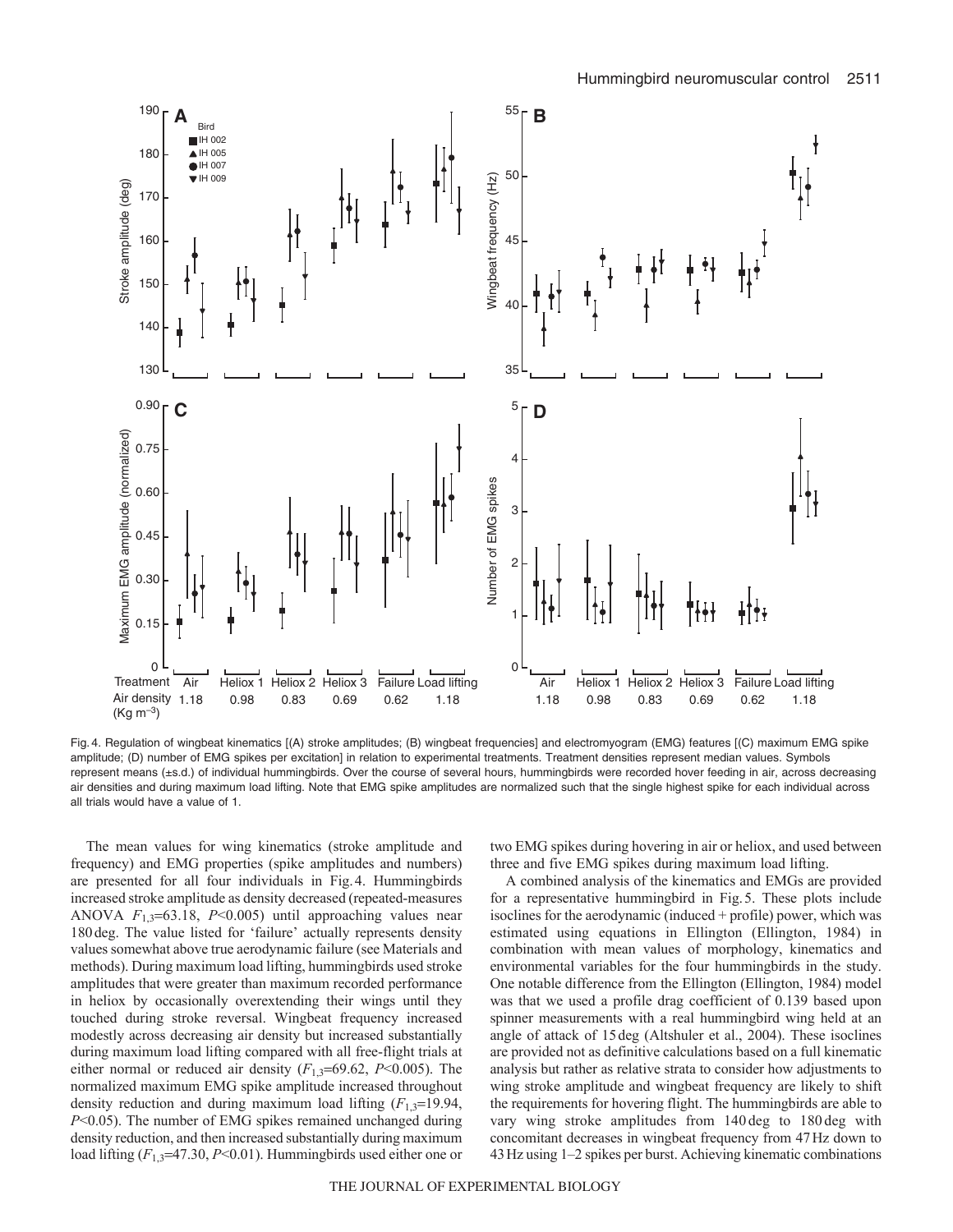

Fig. 5. Wingbeat frequency as a function of stroke amplitude in an individual Anna's hummingbird (IH 007). Each point represents the values for a single wingbeat in each of six behavioral treatments (A). The same data are replotted with new symbols and a new color map representing the number of spikes per excitation burst within the wingbeat (B). The broken lines represent the aerodynamic power isoclines, with power expressed in watts per kilogram of muscle mass listed on the right-hand side of each line. The isoclines assume normal body mass and thus do not include the additional requirements from added weights in the load-lifting trial.

that involve stroke amplitudes greater than  $\sim$ 155 deg at wingbeat frequencies greater than ~46Hz was associated exclusively with three of more spikes per burst.

# **DISCUSSION**

During hovering flight, hummingbirds initiate each wing stroke with 1–3 highly synchronous bursts of motoneuron action potentials that result in corresponding spiking muscle action potentials in the pectoral muscles (Fig.2) (Hagiwara et al., 1968). Increasing demands on the flight system brought about by flight in air of lowered density were met by increasing wing stroke amplitude along with more modest increases in wingbeat frequency (Fig.4), as has previously been shown for four other hummingbird taxa (Altshuler and Dudley, 2003; Chai and Dudley, 1995). The increase in wing stroke amplitude is related to an increase in the number of motor units activated on each cycle, as indicated by increased EMG amplitude in the pectoralis major (Fig.3). At very high demands tested *via* maximum load lifting, the cycle frequency increased as has been demonstrated for many other hummingbird taxa (Altshuler et al., 2010; Chai et al., 1997; Chai and Millard, 1997). During peak lifting, there were more spikes per EMG burst, indicating that the burst duration increased as the overall cycle length decreased. These results suggest that hummingbirds recruit additional motor units (spatial recruitment) to regulate wing stroke amplitude but that temporal recruitment is also required to maintain maximum stroke amplitude at the highest wingbeat frequencies.

During hovering in reduced-density gas and while transiently carrying maximal loads hummingbirds achieve both increased rates of aerodynamic and mechanical power output as well as increased rates of flight muscle metabolism, provided mechanical efficiency does not change substantially when compared with hovering in normal air. Sustained hovering flight is assumed to be aerobically powered because associated high ATP consumption rates cannot be met for long by anaerobic metabolism. Support for this assumption lies, in part, in the fact that the maximal activities of several enzymes associated with anaerobic glycolysis of intramuscular glycogen and stores are relatively low (Suarez et al., 2009) and that the stores themselves are relatively small, given the high rates of hovering metabolism that must be supported (Suarez et al., 1990). That hummingbirds can sustain hovering flight at a feeder for  $>2$ s at reduced air densities suggests that this behavior is largely or exclusively powered by aerobic metabolism. By contrast, the hovering flight of hummingbirds lifting maximal loads was never sustained for more than 1–2s before the hummingbird descended to the chamber floor. The transient nature of this hovering performance, as well as the fact that hummingbirds exhibited panting or noticeably heavier breathing for a few seconds following a maximal lift, strongly indicate that the energetic costs of this level of mechanical performance could not be borne alone by aerobic metabolism. This difference in the apparent ability of aerobic metabolism to support each level of mechanical performance is notable when considered alongside differences in associated EMG patterns. Our electrophysiology results indicate that activation of a subset of pectoralis muscle fibers once or twice per contraction cycle at wingbeat frequencies of up to  $\approx$ 45 Hz is associated with rates of ATP consumption that can be primarily or entirely met by the aerobic machinery of the muscle fibers and associated oxygen delivery pathways. However, ATP consumption rates associated with simultaneous activation of a greater proportion of pectoralis muscle fibers, with at least some of these fibers being activated 2–4 times per wingbeat, at frequencies near 50Hz significantly exceed the rate at which ATP can be produced solely *via* aerobic metabolism. These results provide insights into the sustainability of hummingbird muscle performance at extremes of both operating frequency and intensity.

The muscles that power hummingbird flight are composed exclusively of fast oxidative-glycolytic (FOG or IIA) fibers (Suarez, 1992; Welch and Altshuler, 2009). Selection in hummingbirds has favored fibers that respond rapidly and are fatigue resistant. In their homogeneity, the hummingbird flight muscles (and other small birds) are rather different from the muscles of larger birds, which are made up of a collection of different fiber types (Rosser and George, 1986; Rosser et al., 1996; Schiaffino and Reggiani, 1994). Fiber recruitment in muscles with heterogeneous fibers can result in qualitative changes in the muscle performance achieved. For example, tasks requiring modest force generation and contraction velocities, sustained over relatively long durations may be accomplished primarily *via* recruitment of motor units, most of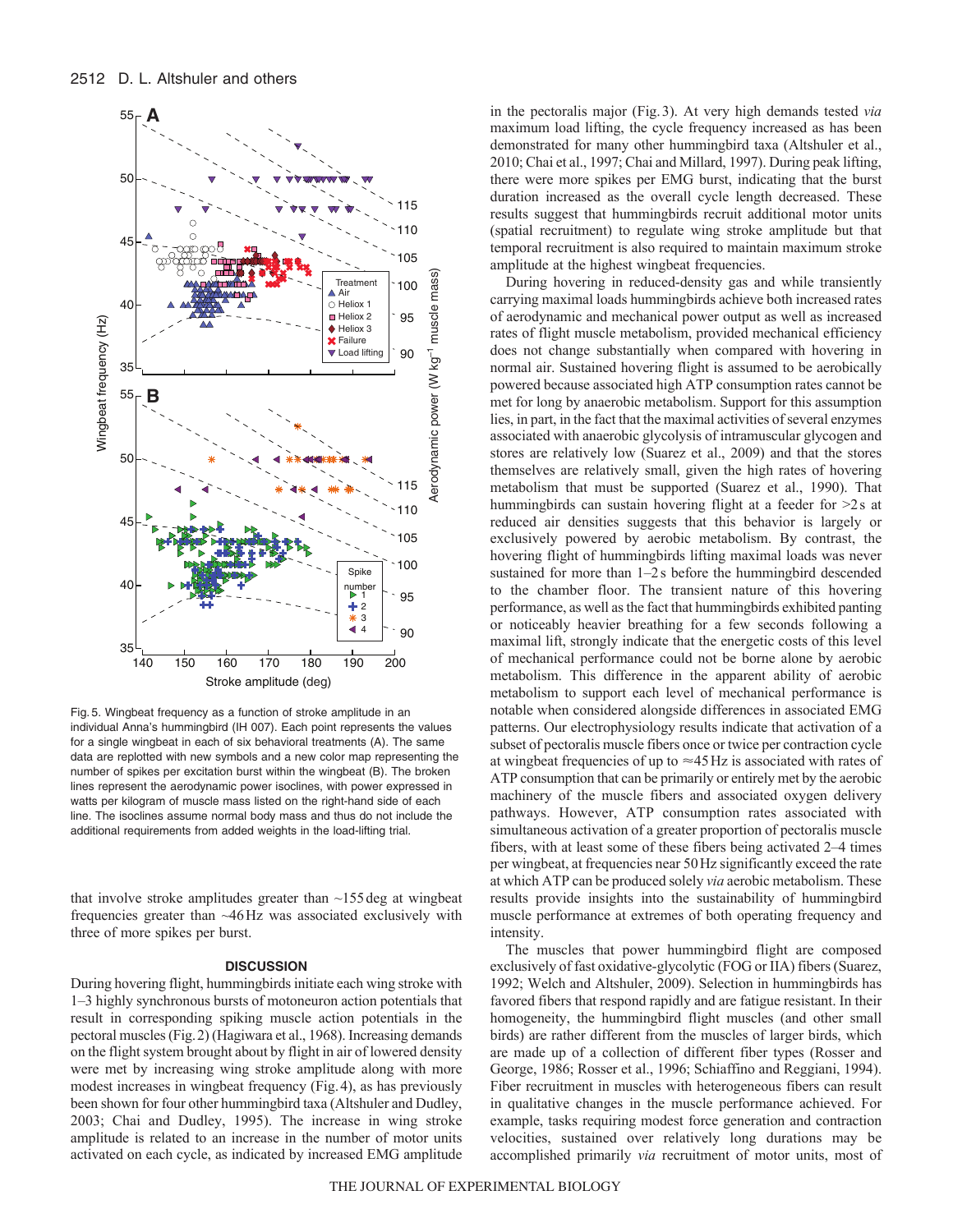which include slow-twitch, fatigue-resistant fibers. By contrast, briefly sustained tasks requiring high levels of force generation or contraction velocities involve progressive recruitment of motor units containing fast-twitch fibers, increasingly susceptible to fatigue (Hodson-Tole and Wakeling, 2009). By contrast, fiber recruitment in the hummingbird muscles involves a quantitative increase in the number of physiologically similar fibers contributing to the task.

The unitary nature of the muscle action potentials recorded from the hummingbirds' pectoral muscles indicates a high degree of synchrony in the arriving motoneuron action potentials. This, despite the fact that the hummingbird pectoralis major is innervated by a large motor pool spanning several spinal segments, as are the pectoral muscles of other birds (E. R. Donovan, B. K. Kenney and D.L.A., unpublished observations) (Sokoloff et al., 1989). Hummingbirds are therefore synchronizing hundreds of motoneurons during the behaviors reported here. Brief excitations are likely to occur whenever muscles operate at especially high frequencies, when the kinetics of turning the muscle on and off become limiting. If the available window for activation becomes small enough then the motoneuron action potentials must necessarily become synchronized. Single spikes in muscles are often recorded in arthropods but, in these cases, there are a small number of motoneurons and the muscle potential reflect the activity of individual units (Josephson et al., 2000). In addition to the hummingbird pectoral muscles, distinct spikes have also been observed in the rattlesnake shaker muscle (Martin and Bagby, 1973) but not in some other fast vertebrate muscles (Elemans et al., 2008; Goller and Suthers, 1996; Rome et al., 1996).

The hummingbird pectoralis major does differ from that of all other birds in one neuroanatomical feature. Whereas other birds have regular grid-like spacing of motor endplates (MEPs) in the muscle, hummingbirds have a unique pattern of two curvilinear bands that concentrate the MEPs in the middle of the muscles (E. R. Donovan, B. K. Kenney and D.L.A., unpublished observations) (Gaunt and Gans, 1993). Such different arrangements in MEP distributions should influence how EMG wires record muscle potentials. It is possible that other muscles operating at high frequency have some degree of synchronized activation. If so, these patterns may be obscured by placement of individual EMG electrodes in muscles with distributed activation locations. To date, the EMGs and the MEP arrangements have only been documented in the small North American hummingbirds. It would be highly informative to attain similar measurements from hummingbirds that span the full range of body sizes and wingbeat frequencies. The Cuban Bee Hummingbird (*Mellisuga helenae*) weighs less than half of the Anna's hummingbirds used here but is estimated to flap its wings at double the cycle frequency whereas the Giant Hummingbird (*Patagona gigas*) can weigh 5–6 times that of the *C. anna* and flaps its wings at one third of the cycle frequency (Altshuler and Dudley, 2003).

For hummingbirds hovering in normal air, in low-density gas and while carrying loads, our results support the hypotheses that spatial recruitment of motor units determines the wing stroke amplitude. At the most rapid wingbeat frequencies, temporal recruitment of motor units is further required to reach maximum stroke amplitude. Additional control of wingbeat kinematics during hovering certainly comes from the opposing upstroke muscle, the supracoracoideus, which makes a significant contribution to the total aerodynamic force (Warrick et al., 2005). It is unknown how other muscles in the wing may contribute to regulating the wingbeat kinematics described here. For example, smaller wing muscles may act to modify finer features of wing position related to deviation angle, angle of attack and timing

of pronation and supination, and/or act as power elements that help produce large wing stroke amplitudes at high wing frequencies. Nonetheless, the synchronized excitation signal in the pectoralis major and its highly structured motor code are likely solutions to the problem of developing high force at high contraction/relaxation frequencies. Constraints imposed by high contractile frequencies also appear to influence muscle fiber types and gross anatomy of the skeleton and muscles (Ridgway, 1890; Savile, 1950). Distinct motor codes for regulating muscle strain across different cycling frequencies may be a general feature that is otherwise difficult to observe for more complex and slower operating skeletal muscles.

#### **ACKNOWLEDGEMENTS**

We thank Scott Currie and Bob Josephson for comments on the manuscript and Qing Liu for assistance with digitization. Funding for this research was provided by a University of California Regents Faculty Fellowship, a National Institutes of Health National Research Service Award (5F32NS046221), and a National Science Foundation Award (IOS 0923849) to D.L.A., and by a National Science Foundation Award (IOS 0217229) to M.H.D. Deposited in PMC for release after 12 months.

#### **REFERENCES**

- **Altshuler, D. L.** (2006). Flight performance and competitive displacement of hummingbirds across elevational gradients. Am. Nat. **167**, 216-229.
- **Altshuler, D. L. and Dudley, R.** (2003). Kinematics of hovering hummingbird flight along simulated and natural elevational gradients. J. Exp. Biol. **206**, 3139-3147.
- **Altshuler, D. L., Dudley, R. and Ellington, C. P.** (2004). Aerodynamic forces of revolving hummingbird wings and wing models. J. Zool. **264**, 327-332.
- **Altshuler, D. L., Dudley, R., Heredia, S. M. and McGuire, J. A.** (2010). Allometry of hummingbird lifting performance. J. Exp. Biol. **213**, 725-734.
- **Askew, G. N. and Ellerby, D. J.** (2007). The mechanical power requirements of avian flight. Biol. Lett. **3**, 445-448.
- **Chai, P. and Dudley, R.** (1995). Limits to vertebrate locomoter energetics suggested by hummingbirds hovering in heliox. Nature **377**, 722-725.
- **Chai, P. and Millard, D.** (1997). Flight and size constraints: hovering performance of large hummingbirds under maximal loading. J. Exp. Biol. **200**, 2757-2763.
- **Chai, P., Chen, J. S. C. and Dudley, R.** (1997). Transient hovering performance of hummingbirds under conditions of maximal loading. J. Exp. Biol. **200**, 921-929. **Clark, C. J. and Dudley, R.** (2009). Flight costs of long, sexually selected tails in
- hummingbirds. Proc. R. Soc. Lond. B. Biol. Sci. **276**, 2109-2115.
- **Dial, K. P.** (1992a). Activity patterns of the wing muscles of the pigeon (Columba livia) during different modes of flight. J. Exp. Zool. **262**, 357-373.
- **Dial, K. P.** (1992b). Avian forelimb muscles and nonsteady flight: can birds fly without using the muscles in their wings?. Auk **109**, 874-885.
- **Dial, K. P. and Biewener, A. A.** (1993). Pectoralis muscle force and power output
- during different modes of flight in pigeons (Columba livia). J. Exp. Biol. **176**, 31-54. **Dial, K. P., Biewener, A. A., Tobalske, B. W. and Warrick, D. R.** (1997). Mechanical power output of bird flight. Nature **390**, 67-70.
- **Elemans, C. P. H., Mead, A. F., Rome, L. C. and Goller, F.** (2008). Superfast vocal muscles control song production in songbirds. PLoS ONE **3**, e2581.
- **Ellerby, D. J. and Askew, G. N.** (2007a). Modulation of flight muscle power output in budgerigars Melopsittacus undulatus and zebra finches Taeniopygia guttata: in vitro muscle performance. J. Exp. Biol. **210**, 3780-3788.
- **Ellerby, D. J. and Askew, G. N.** (2007b). Modulation of pectoralis muscle function in budgerigars Melopsitaccus undulatus and zebra finches Taeniopygia guttata in response to changing flight speed. J. Exp. Biol. **210**, 3789-3797.
- **Ellington, C. P.** (1984). The aerodynamics of hovering insect flight. VI. Lift and power requirements. Philos. Trans. R. Soc. Lond. B. Biol. Sci. **305**, 145-181.
- **Gaunt, A. S. and Gans, C.** (1993). Variations in the distribution of motor endplates in the avian pectoralis. J. Morphol. **215**, 65-88.
- **Goller, F. and Suthers, R. A.** (1996). Role of syringeal muscles in controlling the phonology of bird song. J. Neurophysiol. **76**, 287-300.
- **Hagiwara, S., Chichibu, S. and Simpson, N.** (1968). Neuromuscular mechanisms of wing beat in hummingbirds. Zeitschrift fur Vergleichende Physiologie **60**, 209- 218.
- **Hedrick, T. L., Tobalske, B. W. and Biewener, A. A.** (2003). How cockatiels (Nymphicus hollandicus) modulate pectoralis power output across flight speeds. J. Exp. Biol. **206**, 1363-1378.
- **Hodson-Tole, E. F. and Wakeling, J. M.** (2009). Motor unit recruitment for dynamic tasks: current understanding and future directions. J. Comp. Physiol. B Biochem. Syst. Environ. Physiol. **179**, 57-66.
- **Josephson, R. K., Malamud, J. G. and Stokes, D. R.** (2000). Asynchronous muscle: a primer. J. Exp. Biol. **203**, 2713-2722.
- **Lehmann, F. O. and Dickinson, M. H.** (1997). The changes in power requirements and muscle efficiency during elevated force production in the fruit fly Drosophila melanogaster. J. Exp. Biol. **200**, 1133-1143.
- **Martin, J. H. and Bagby, R. M.** (1973). Properties of rattlesnake shaker muscle. J. Exp. Zool. **185**, 293-300.
- **McComas, A. J., Fawcett, P. R. W., Campbell, M. J. and Sica, R. E. P.** (1971). Electrophysiological estimation of the number of motor units within a human muscle. J. Neurol. Neurosurg. Psychiatry **34**, 121-131.
- **Pennycuick, C. J.** (1968). Power requirements for horizontal flight in the pigeon, Columba livia. J. Exp. Biol. **49**, 527-555.